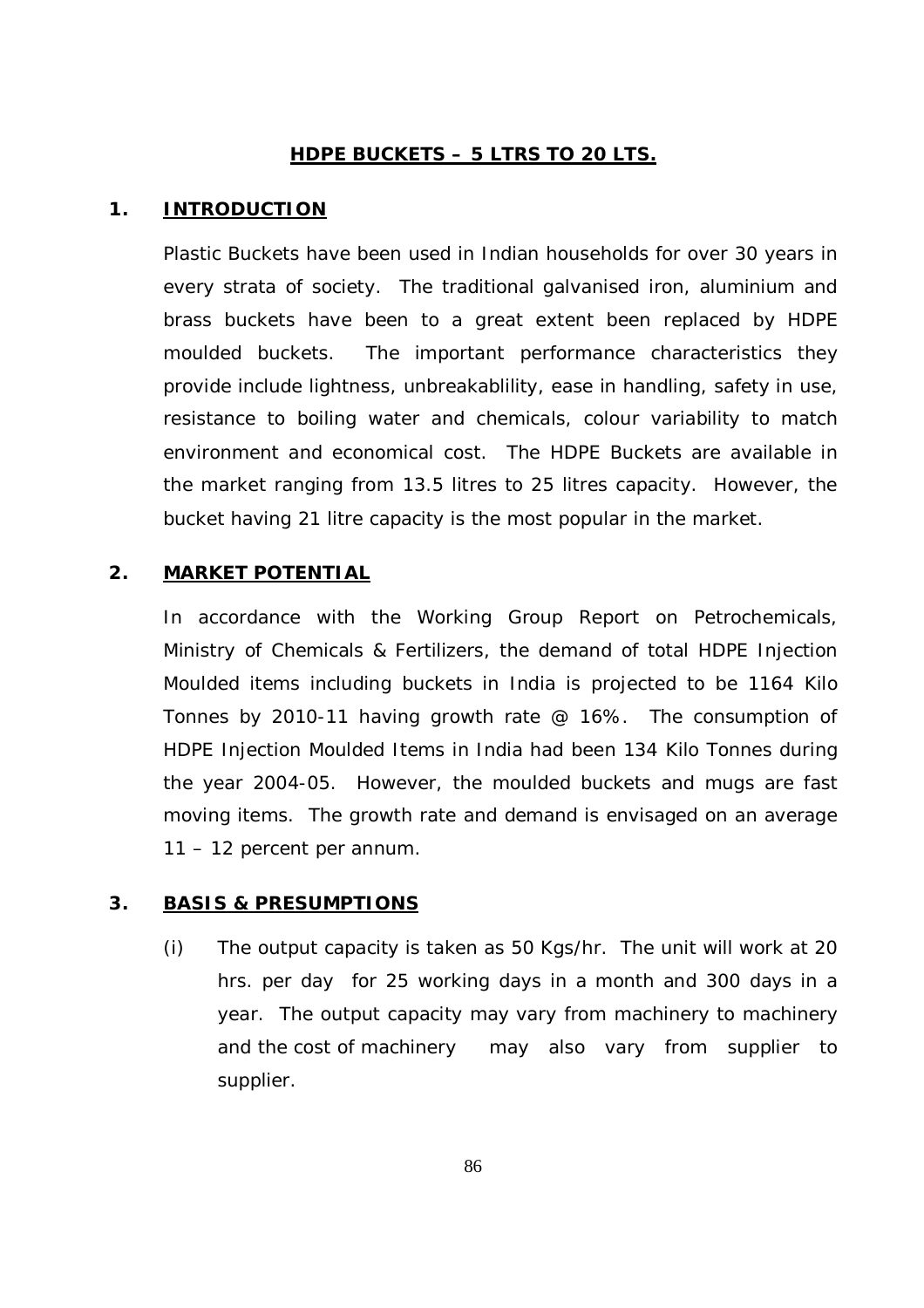(ii) The time period for achieving the full envisaged capacity utilisation is six months

- (iii) The labour wages are as per the prevailing rates in the market
- (iv) The rate of interest for fixed and working capital is taken as 12 per cent
- (v) The margin money requirement for this project is 30 per cent
- (vi) The pay back period of this project is 5 years
- (vii) The rate of land is taken @ Rs. 500/-per sq. mtr. and construction charges are taken @ Rs. 3500 per sq. mtr. This may also vary from place to place.
- (viii) The present profile has to be updated taking into prevailing cost of land, building, machinery etc. at the time of implementation of the project

#### **4. IMPLEMENTATION SCHEDULE**

| The Time requirement for preparation of Project report                                    |                      |           |
|-------------------------------------------------------------------------------------------|----------------------|-----------|
| Two months                                                                                |                      |           |
| Time requirement for selection of Site                                                    |                      | One.      |
| month                                                                                     |                      |           |
| Time required for registration as Small Scale Unit                                        |                      |           |
| One Week                                                                                  |                      |           |
| Time required for acquiring the loan<br>Machinery procurement, erection and commissioning | <b>Contractor</b>    | Three     |
| months                                                                                    |                      |           |
| Recruitment of labourer etc.                                                              | $\ddot{\phantom{a}}$ | One       |
| month                                                                                     |                      |           |
| Trial runs                                                                                |                      | One month |
|                                                                                           |                      |           |

#### **5. TECHNICAL ASPECT**

MANUFACTURING PROCESS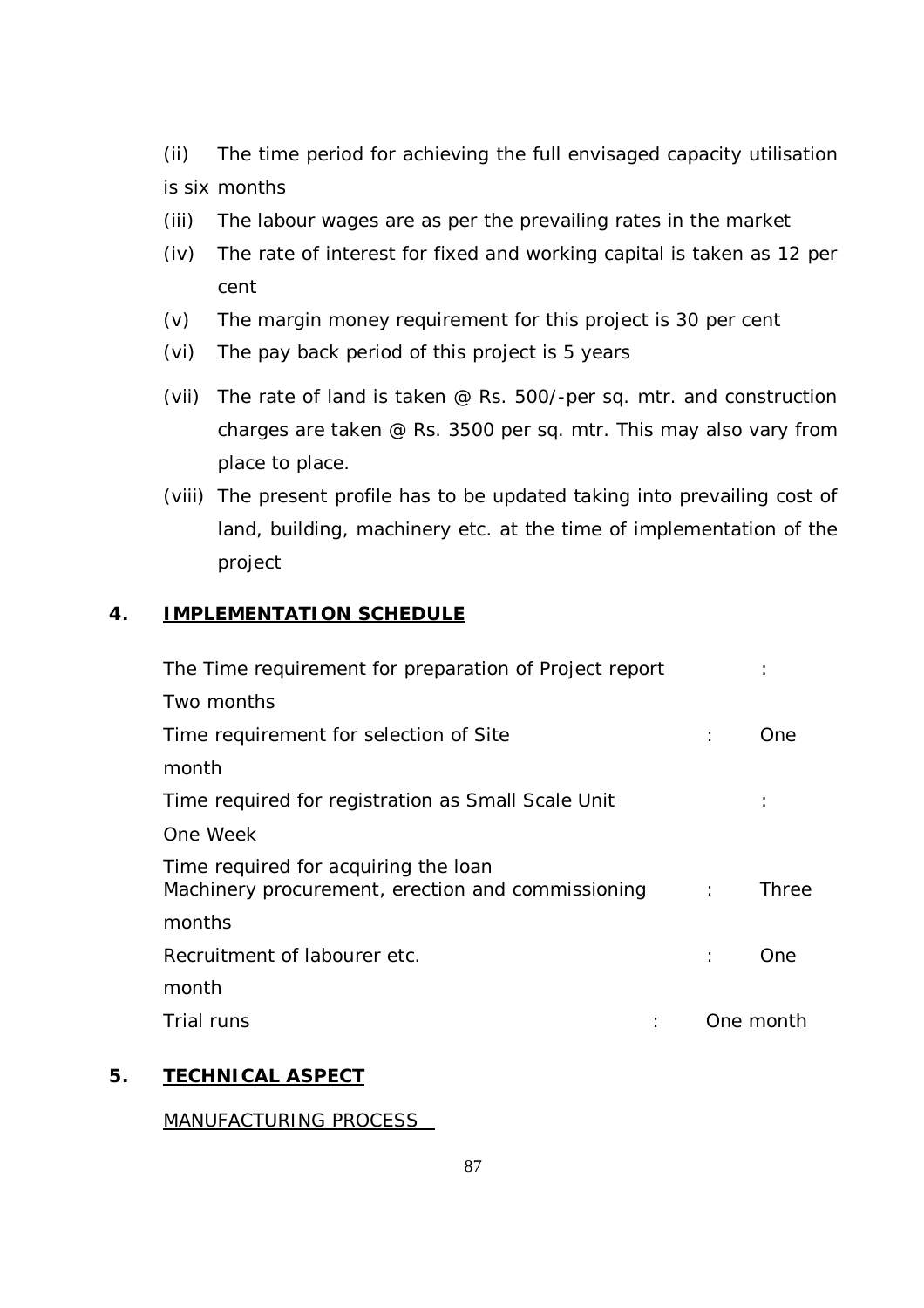HDPE Buckets can be moulded on Ram type or Screw type preplasticiser machines. The latter is preferred. The process involves feeding the raw material to the machine through a hopper. The barrel is heated to melt the material, which is injected into the mould halves by the forward movement of the screws into the cavity. The mould cavity is cooled by passage of water at ambient or low temperature to freeze the molten material. The pressure of the screw is held for some time and then it retracts by screw rotation. At the end of the moulding and cooling cycle, the mould halves open and the moulded item is extracted manually or automatically. Thus the entire moulding cycle comprising injection, holding the injection pressure, cooling and the idle time for extracting the moulding is completed.

#### **6. QUALITY & STANDARD**

Buckets may be manufactured as per customer requirement or As per IS : 3730 Specification

### **7. PRODUCTION CAPACITY (**Per Annum**)**

|     | (a) $\alpha$ Quantity (M.T.) | 300            |
|-----|------------------------------|----------------|
| (b) | Value (Rs.)                  | 3,75,00,000.00 |

#### **8. TOTAL POWER REQUIREMENT**

Total connected load (KW) : 450

#### **9. POLLUTION CONTROL MEASURES**

The unit does not create any pollution. However, a proper ventilation should be made in the processing area for the better circulation of the fresh air.

#### **10. ENERGY CONSERVATION**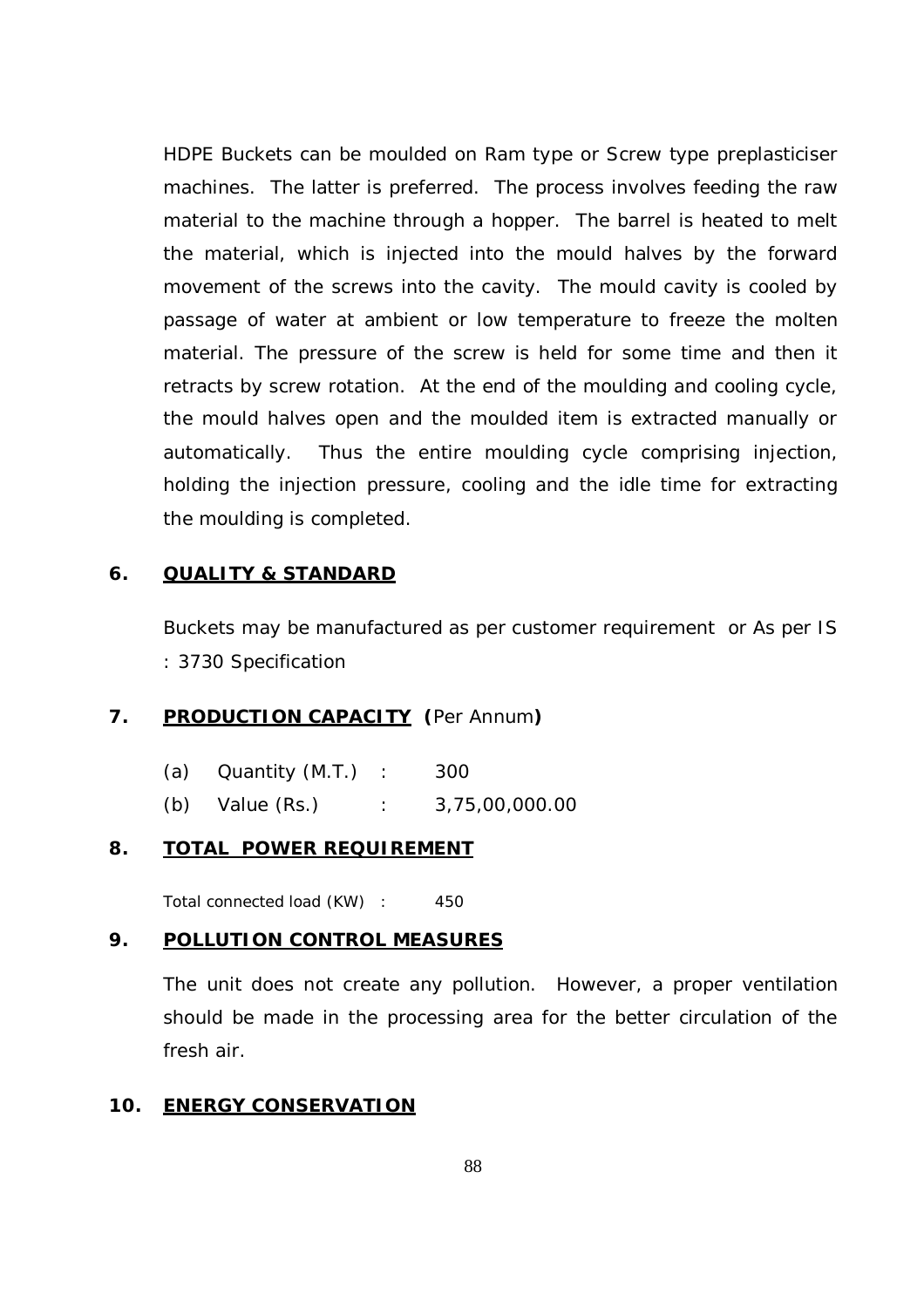Entrepreneurs may select energy efficient machinery and proper planning has also to be made for saving energy in the unit.

## **11. FINANCIAL ASPECT**

A. FIXED CAPITAL

| i)             | LAND & BUILDING:<br>Land | 700                    | Area sq. mtrs. Rate Rs. per Sq. mtr.<br>500                       |            | (Rs.)<br>3,50,000.00      |
|----------------|--------------------------|------------------------|-------------------------------------------------------------------|------------|---------------------------|
|                | <b>Building</b>          | 350                    | 3500                                                              |            | 12,25,000.00              |
|                |                          |                        |                                                                   |            | Total: 15,75,000.00       |
| ii)            |                          |                        | <b>MACHINERY &amp; EQUIPMENT</b>                                  |            |                           |
| <u>Sr. No.</u> |                          |                        | Description of machines                                           | Qty.(Nos.) | (Rs.)                     |
| (a)            |                          | <b>Production Unit</b> |                                                                   |            |                           |
| 1)             |                          |                        | Injection Moulding 350 Ton Capacity                               |            | 35,00,000.00              |
| 2)             | Compressor 5 Kg Pressure |                        |                                                                   |            | 20,000.00                 |
| 3)             | <b>Cooling Tower</b>     |                        |                                                                   |            | 2,00,000.00               |
| 4)             | Scrap Grinder            |                        |                                                                   |            | 75,000.00                 |
| (b)            |                          |                        | <b>Testing Equipment &amp; Other Accessories</b>                  |            | 1,00,000.00               |
| (c)            | $(a)$ & $(b)$            |                        | Electrification & Installation @ 10% of cost & machinery          |            | 3,89,500.00               |
| (c)            | Pre-operative expenses   |                        |                                                                   |            | 50,000.00                 |
|                |                          |                        | Total cost of machinery & equipment (a to d) 43,34,000.00         |            |                           |
| (e)            | Cost of Moulds & Dies    |                        |                                                                   |            | ----------<br>2,00,000.00 |
| (f)            |                          |                        | Cost of Office Equipment/Furniture/Computers etc 3,00,000.00      |            |                           |
|                |                          |                        |                                                                   | Total:     | 48, 34, 500.00            |
|                |                          |                        | Fixed Capital = $(i) + (ii) 15,75,000 + 48,34,500 = 64,09,500.00$ |            | Or Say 64,10,000.00       |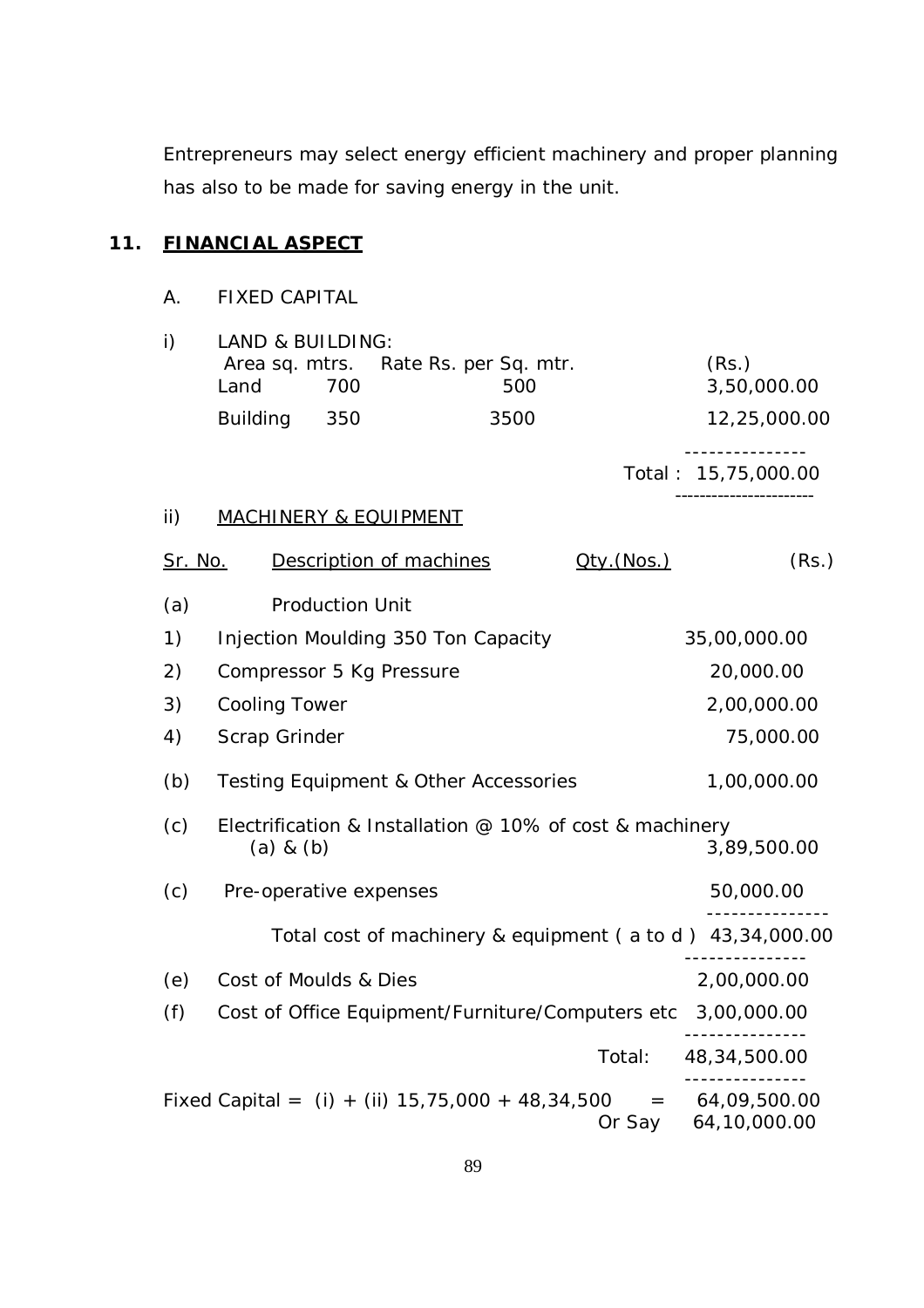## B. WORKING CAPITAL

--

# i) Staff and Labour (Per Month)

|                 | Designation |                                                                 | Nos. | Salary (Rs.) |             | (Rs.)        |
|-----------------|-------------|-----------------------------------------------------------------|------|--------------|-------------|--------------|
|                 |             | Production Engineer/Manager                                     | 01   | 10,000.00    |             | 10,000.00    |
|                 |             | <b>Sales Executive</b>                                          | 01   | 5,000.00     |             | 5,000.00     |
|                 |             | Accountant-cum- Store Keeper                                    | 01   | 4,000.00     |             | 4,000.00     |
|                 | Watchman    |                                                                 | 02   | 3,000.00     |             | 6,000.00     |
|                 |             | <b>Skilled Workers</b>                                          | 03   | 3,500.00     |             | 10,500.00    |
| Helpers         |             |                                                                 | 03   | 3,000.00     |             | 9,000.00     |
|                 | Electrician |                                                                 | 02   | 3,500.00     |             | 7,000.00     |
|                 |             |                                                                 |      | Total:       |             | 51,000.00    |
|                 |             | Add perquisite @ 10% of the Salary                              |      |              |             | 5,100.00     |
|                 |             |                                                                 |      |              | Total:      | 56,100.00    |
|                 |             |                                                                 |      |              | Or say Rs.  | 56,000.00    |
| $\mathsf{ii}$ ) |             | Raw Material (Per Month) Qty. (Tones)                           |      |              | Rate Rs./MT | (Rs.)        |
|                 |             | <b>HDPE Granules</b>                                            | 25   |              | 75000       | 18,75,000.00 |
| iii)            |             | Utilities (per month):                                          |      |              |             | (Rs.)        |
|                 | a)          | Power<br>(60% utilisation x 450 KW x 500 hrs. x Rs. 5 per unit) |      |              |             | 7,20,000.00  |
|                 | b)          | Water                                                           |      |              |             | 2,000.00     |
|                 |             |                                                                 |      |              | Total:      | 7,22,000.00  |
| iv)             |             | Other Contingent Expenses (Per month)                           |      |              |             | (Rs.)        |
|                 | a)          | Repairs and Maintenance                                         |      |              |             |              |
|                 |             | 2,000.00                                                        |      |              |             |              |
|                 | b)          | <b>Transportation Charges</b>                                   | 90   |              |             | 10,000.00    |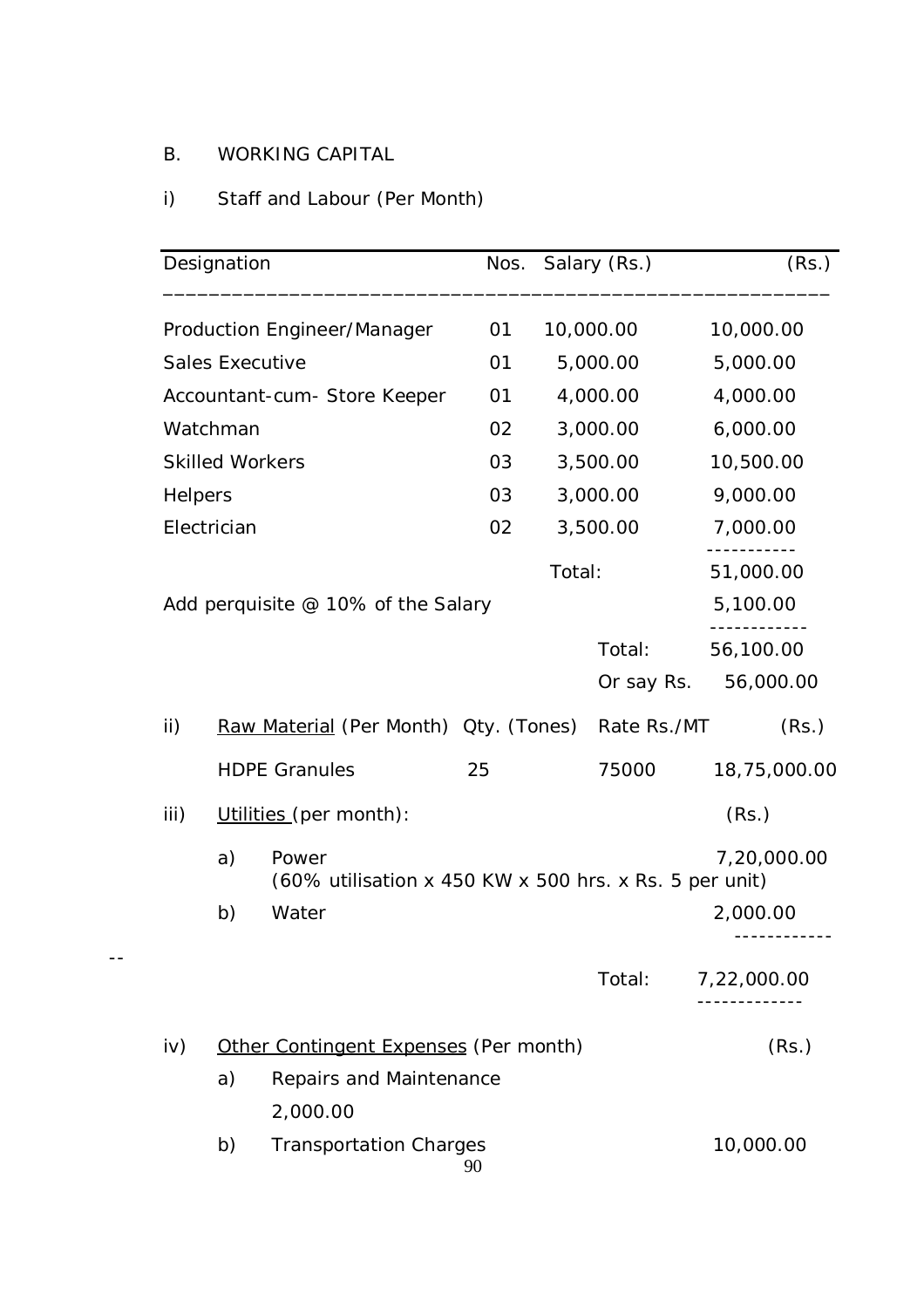|     |              | c)               | Postage and stationery                     | 2,000.00       |
|-----|--------------|------------------|--------------------------------------------|----------------|
|     |              | d)               | Telephone/Fax/Computer                     | 2,000.00       |
|     |              | e)               | <b>Consumable Stores</b>                   | 1,000.00       |
|     |              | f)               | Advertisement & Publicity                  | 2,000.00       |
|     |              | g)               | Insurance                                  | 6,000.00       |
|     |              | h)               | Miscellaneous Expenses                     | 1,000.00       |
|     |              |                  | Total:                                     | 26,000.00      |
| 12. |              |                  | <b>TOTAL WORKING CAPITAL</b> (Per Month)   | (Rs.)          |
|     | $\mathsf{i}$ |                  | Staff and Labour                           | 56,000.00      |
|     | ii)          |                  | Raw Material                               | 18,75,000.00   |
|     | iii)         | <b>Utilities</b> |                                            | 7,22,000.00    |
|     | iv)          |                  | Other Contingent Exp.                      | 26,000.00      |
|     |              |                  | Total:                                     | 26,79,000.00   |
|     |              |                  | Working Capital for 3 months               | 80, 37, 000.00 |
| 13. |              |                  | <b>TOTAL CAPITAL INVESTMENT</b>            | (Rs.)          |
|     | А.           |                  | <b>Fixed Capital</b>                       | 64,10,000.00   |
|     | Β.           |                  | Working Capital for 3 months               | 80, 37, 000.00 |
|     |              |                  | Total:                                     | 1,44,47,000.00 |
| 14. |              |                  | <b>FINANCIAL ANALYSIS</b>                  |                |
|     | А.           |                  | Cost of Production (per year)              | (Rs.)          |
|     | (a)          |                  | <b>Total Recurring Cost</b>                | 3,21,48,000.00 |
|     | (b)          |                  | Depreciation on building @ 5%              | 61,250.00      |
|     | (c)          |                  | Depreciation on machinery& equipment @ 10% | 4,33,450.00    |
|     | (d)          |                  | Depreciation on Dies & Moulds @ 20%        | 40,000.00      |
|     | (e)          |                  | Depreciation on office equipment @ 20%     | 60,000.00      |
|     | (f)          |                  | Interest on total Capital Investment @ 12% | 17,33,640.00   |
|     |              |                  |                                            |                |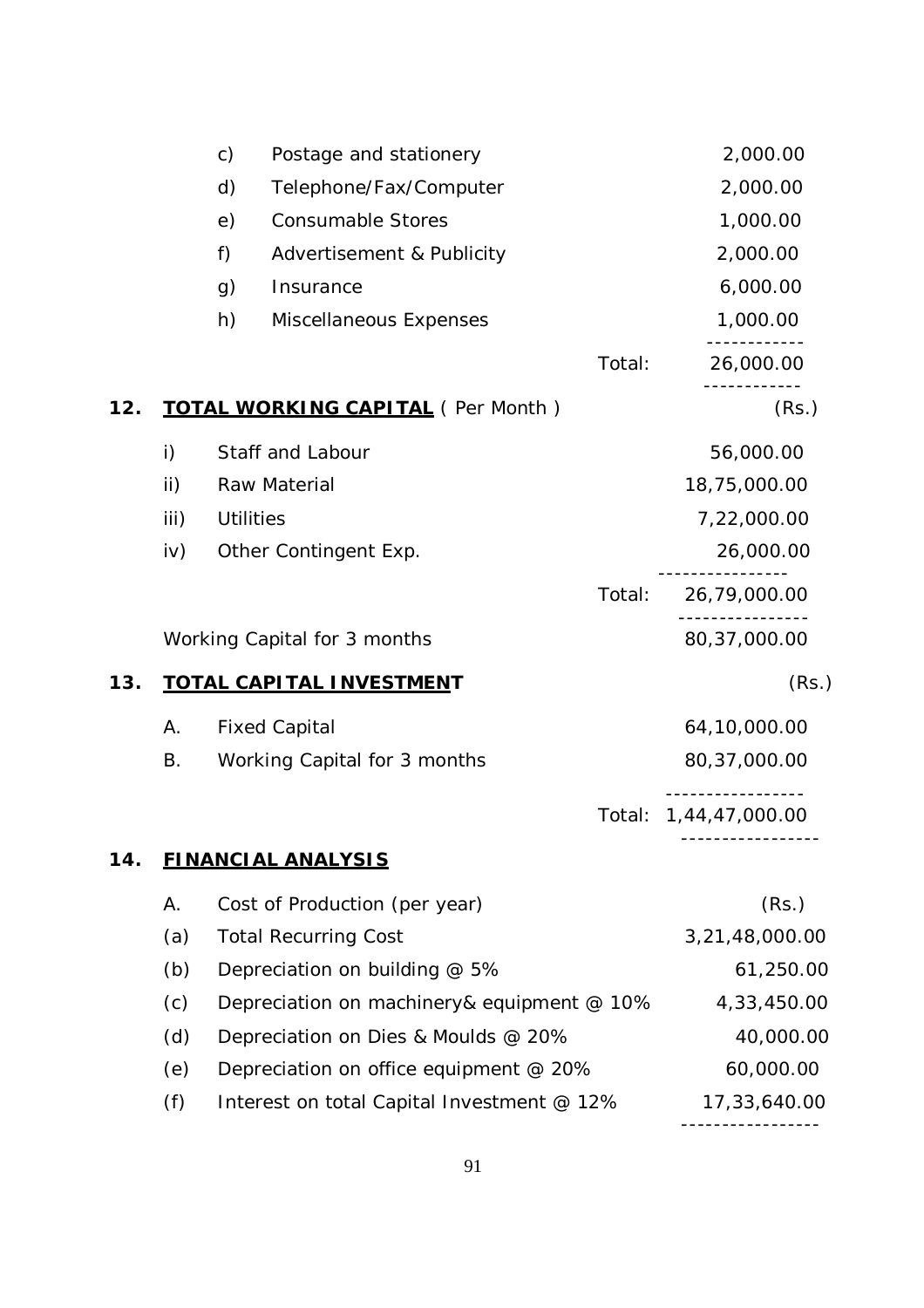Total: 3,44,76,340.00

Or Say Rs. 3,34,76,000.00

| В.            | Sales/Turn over (per year)                                                                         |                                                                      |                  |                         |
|---------------|----------------------------------------------------------------------------------------------------|----------------------------------------------------------------------|------------------|-------------------------|
|               | <u>Item</u>                                                                                        | <u> Oty ( MT)</u>                                                    | Rate (MT)        | Value (Rs.)             |
|               | HDPE Buckets 5 litrs.<br>20 Itrs.                                                                  | 300                                                                  |                  | 1,25,000 3,75,00,000.00 |
| C.            | Net Profit (Per year)                                                                              |                                                                      |                  |                         |
|               | $Sales(Rs)$ – Cost of Production $(Rs.)$ =<br>3,75,00,000<br><b>Contract Contract</b><br>30,24,000 | 3,44,76,000                                                          |                  | Profit (Rs.)<br>$=$     |
| D.            | Net Profit Ratio<br>$=$<br>$=$                                                                     | Net Profit x 100<br>Sales<br>$30,24,000 \times 100 =$<br>3,75,00,000 |                  | 8.06%                   |
| Ε.            | Rate of Return                                                                                     | $=$<br><b>Total Capital Investment</b>                               | Net Profit x 100 |                         |
|               | $=$                                                                                                | 30,24,000 x 100<br>1,44,47,000                                       |                  | 21.0%<br>$=$ $-$        |
| $F_{\perp}$   | Break-even Point                                                                                   |                                                                      |                  |                         |
|               | Fixed Cost (Per Year)                                                                              |                                                                      |                  | Rs.                     |
| a)            | Depreciation on Building @ 5%                                                                      |                                                                      |                  | 61,250.00               |
| b)            | Depreciation on Machinery & Equipment @ 10%                                                        |                                                                      |                  | 4,33,450.00             |
| $\mathsf{c})$ | Depreciation on Moulds/Dies & Office Equipment<br>@ 20%                                            |                                                                      |                  | 1,00,000.00             |
| d)            | Insurance                                                                                          |                                                                      |                  | 72,000.00               |
| e)            | Interest on total capital investment                                                               |                                                                      |                  | 17,33,640.00            |
| f)            | 40% of salary and wages                                                                            |                                                                      |                  | 2,68,800.00             |
| g)            | 40% of other contingent expenses                                                                   |                                                                      |                  | 96,000.00               |